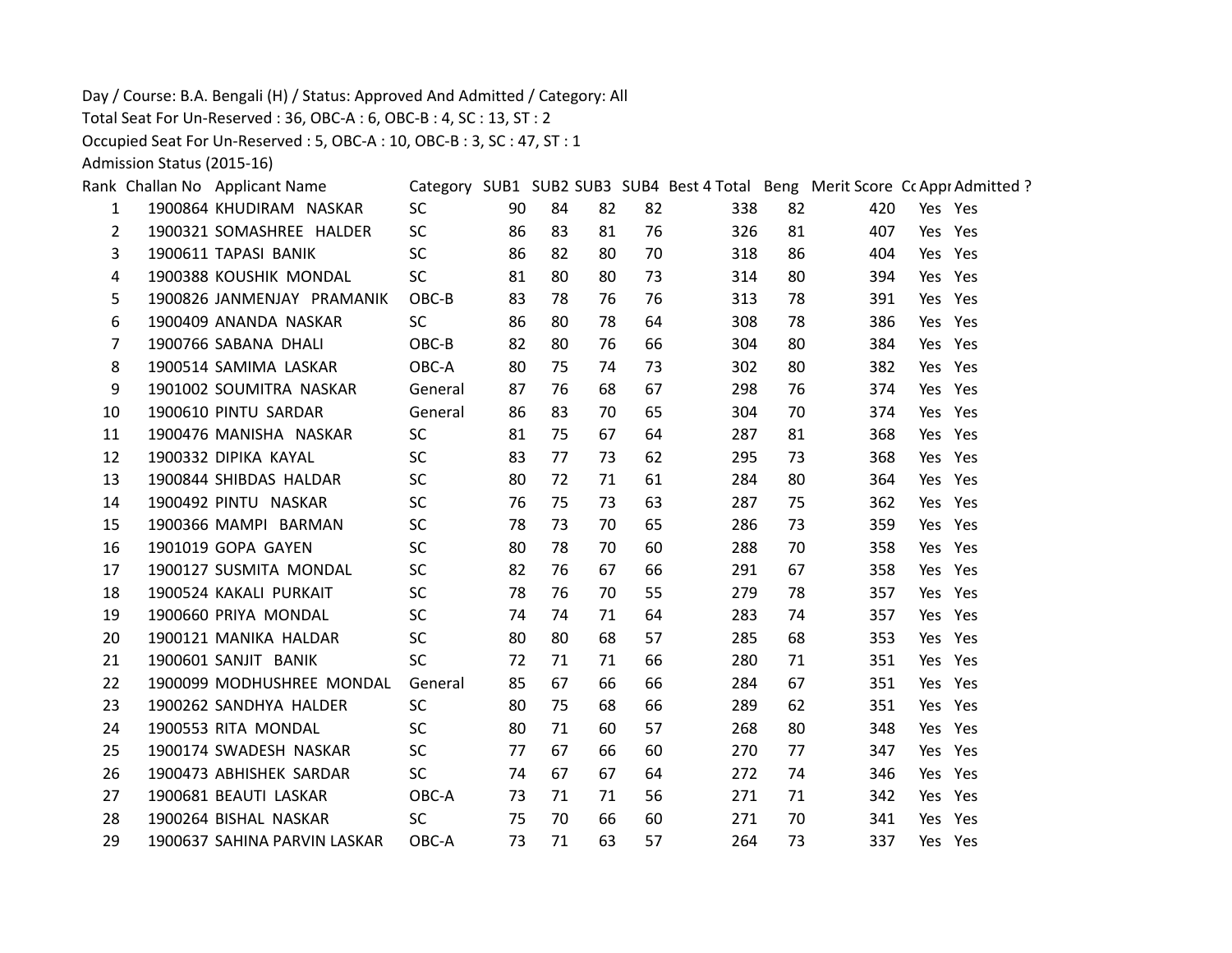| 30 | 1900209 PRIYANKA PRAMANIK         | OBC-B     | 76 | 71 | 60 | 58 | 265 | 71 | 336 | Yes Yes |         |
|----|-----------------------------------|-----------|----|----|----|----|-----|----|-----|---------|---------|
| 31 | 1900486 ANIMESH HALDER            | SC        | 68 | 68 | 68 | 66 | 270 | 66 | 336 |         | Yes Yes |
| 32 | 1900365 TAPATI HALDER             | SC        | 72 | 71 | 66 | 51 | 260 | 71 | 331 |         | Yes Yes |
| 33 | 1900091 RUPAM BAIRAGI             | SC        | 82 | 61 | 55 | 50 | 248 | 82 | 330 |         | Yes Yes |
| 34 | 1900233 MANISHA SEIKH             | OBC-A     | 72 | 68 | 65 | 53 | 258 | 72 | 330 |         | Yes Yes |
| 35 | 1900793 SUBHANKAR MONDAL          | SC        | 70 | 65 | 62 | 62 | 259 | 70 | 329 |         | Yes Yes |
| 36 | 1900093 JAYANTA ADHIKARI          | SC        | 73 | 68 | 68 | 50 | 259 | 68 | 327 |         | Yes Yes |
| 37 | 1900949 SUMAN SANFUI              | SC        | 70 | 65 | 65 | 62 | 262 | 65 | 327 |         | Yes Yes |
| 38 | 1900869 ALOKA HALDAR              | SC        | 75 | 66 | 62 | 61 | 264 | 62 | 326 |         | Yes Yes |
| 39 | 1900563 SUSMITA NASKAR            | SC        | 80 | 74 | 62 | 55 | 271 | 55 | 326 |         | Yes Yes |
| 40 | 1900671 SONALI HALDER             | SC        | 71 | 70 | 61 | 53 | 255 | 70 | 325 |         | Yes Yes |
| 41 | 1900896 PUSPA SARDAR              | SC        | 68 | 64 | 63 | 62 | 257 | 64 | 321 |         | Yes Yes |
| 42 | 1900466 MADHUMITA GAYEN           | <b>SC</b> | 74 | 67 | 57 | 48 | 246 | 74 | 320 |         | Yes Yes |
| 43 | 1900286 ANJANA MONDAL             | <b>SC</b> | 66 | 65 | 60 | 60 | 251 | 65 | 316 |         | Yes Yes |
| 44 | 1900701 ANUP SARADAR              | <b>SC</b> | 70 | 70 | 60 | 55 | 255 | 60 | 315 |         | Yes Yes |
| 45 | 1900014 rina khan                 | OBC-A     | 78 | 60 | 58 | 58 | 254 | 60 | 314 |         | Yes Yes |
| 46 | 1900232 MADHUMITA NASKAR          | SC        | 68 | 63 | 61 | 60 | 252 | 61 | 313 |         | Yes Yes |
| 47 | 1900090 PRADIP ADHIKARY           | SC        | 74 | 60 | 57 | 47 | 238 | 74 | 312 |         | Yes Yes |
| 48 | 1900890 LALTU SARDAR              | <b>ST</b> | 70 | 65 | 61 | 51 | 247 | 65 | 312 |         | Yes Yes |
| 49 | 1900196 KHAYRUNNACHA SARDAR OBC-A |           | 71 | 60 | 57 | 52 | 240 | 71 | 311 |         | Yes Yes |
| 50 | 1900210 RITUPARNA MONDAL          | SC        | 70 | 63 | 60 | 55 | 248 | 63 | 311 |         | Yes Yes |
| 51 | 1900731 TAPATI HALDER             | <b>SC</b> | 67 | 63 | 62 | 57 | 249 | 62 | 311 |         | Yes Yes |
| 52 | 1901036 SONALI MONDAL             | SC        | 70 | 62 | 61 | 58 | 251 | 58 | 309 |         | Yes Yes |
| 53 | 1900675 MOLLIKA MONDAL            | SC        | 70 | 65 | 60 | 53 | 248 | 60 | 308 |         | Yes Yes |
| 54 | 1900214 SUMAIYA GAZI              | General   | 68 | 62 | 60 | 58 | 248 | 60 | 308 |         | Yes Yes |
| 55 | 1900928 MAMANI HALDER             | SC        | 67 | 65 | 61 | 48 | 241 | 65 | 306 |         | Yes Yes |
| 56 | 1900682 SOURAV HALDER             | SC        | 74 | 60 | 60 | 52 | 246 | 60 | 306 |         | Yes Yes |
| 57 | 1900031 SAGARIKA NASKAR           | SC        | 80 | 60 | 58 | 54 | 252 | 54 | 306 |         | Yes Yes |
| 58 | 1900710 ANANYA MONDAL             | SC        | 80 | 60 | 56 | 48 | 244 | 60 | 304 |         | Yes Yes |
| 59 | 1900677 TAPASI SARDDAR            | General   | 70 | 58 | 53 | 50 | 231 | 70 | 301 |         | Yes Yes |
| 60 | 1900219 APARNA MONDAL             | SC        | 63 | 62 | 57 | 55 | 237 | 63 | 300 |         | Yes Yes |
| 61 | 1900587 MOUMITA MONDAL            | <b>SC</b> | 70 | 61 | 50 | 47 | 228 | 70 | 298 |         | Yes Yes |
| 62 | 1900276 SURAIYA MOLLA             | OBC-A     | 66 | 63 | 56 | 44 | 229 | 66 | 295 |         | Yes Yes |
| 63 | 1900131 MASKURA MONDAL            | OBC-A     | 67 | 61 | 51 | 50 | 229 | 61 | 290 |         | Yes Yes |
|    |                                   |           |    |    |    |    |     |    |     |         |         |